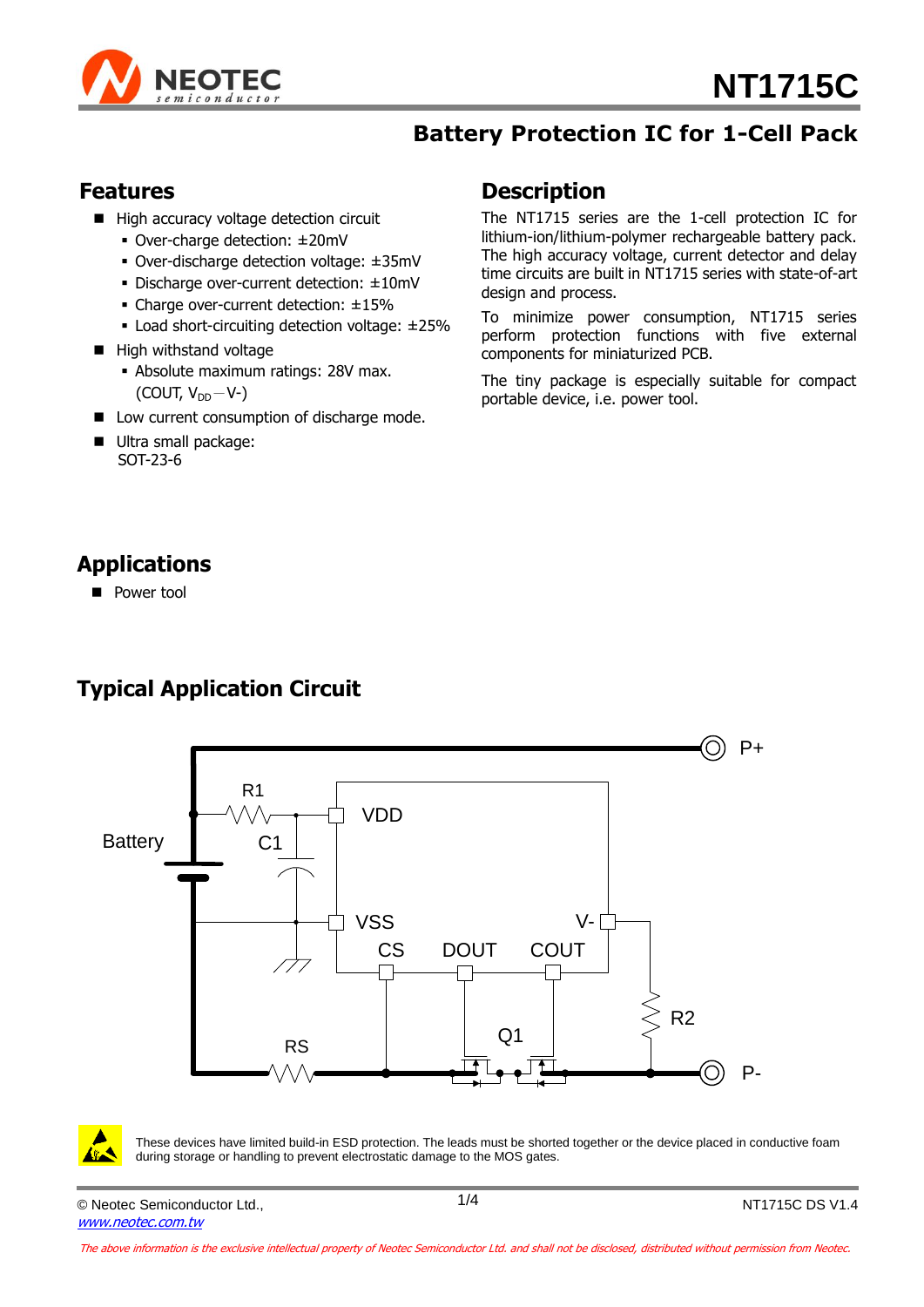

## **Package and Pin Configurations**



| Pin No. | Symbol      | Pin description                              |  |  |  |
|---------|-------------|----------------------------------------------|--|--|--|
|         | <b>DOUT</b> | Connection of discharge control FET gate     |  |  |  |
|         | <b>COUT</b> | Connection of charge control FET gate        |  |  |  |
| 3       | V-          | Voltage detection between V- pin and VSS pin |  |  |  |
| 4       | CS.         | Current sense pin (low-voltage)              |  |  |  |
| 5       | <b>VDD</b>  | Connection for positive power supply input   |  |  |  |
| 6       | <b>VSS</b>  | Connection for negative power supply input   |  |  |  |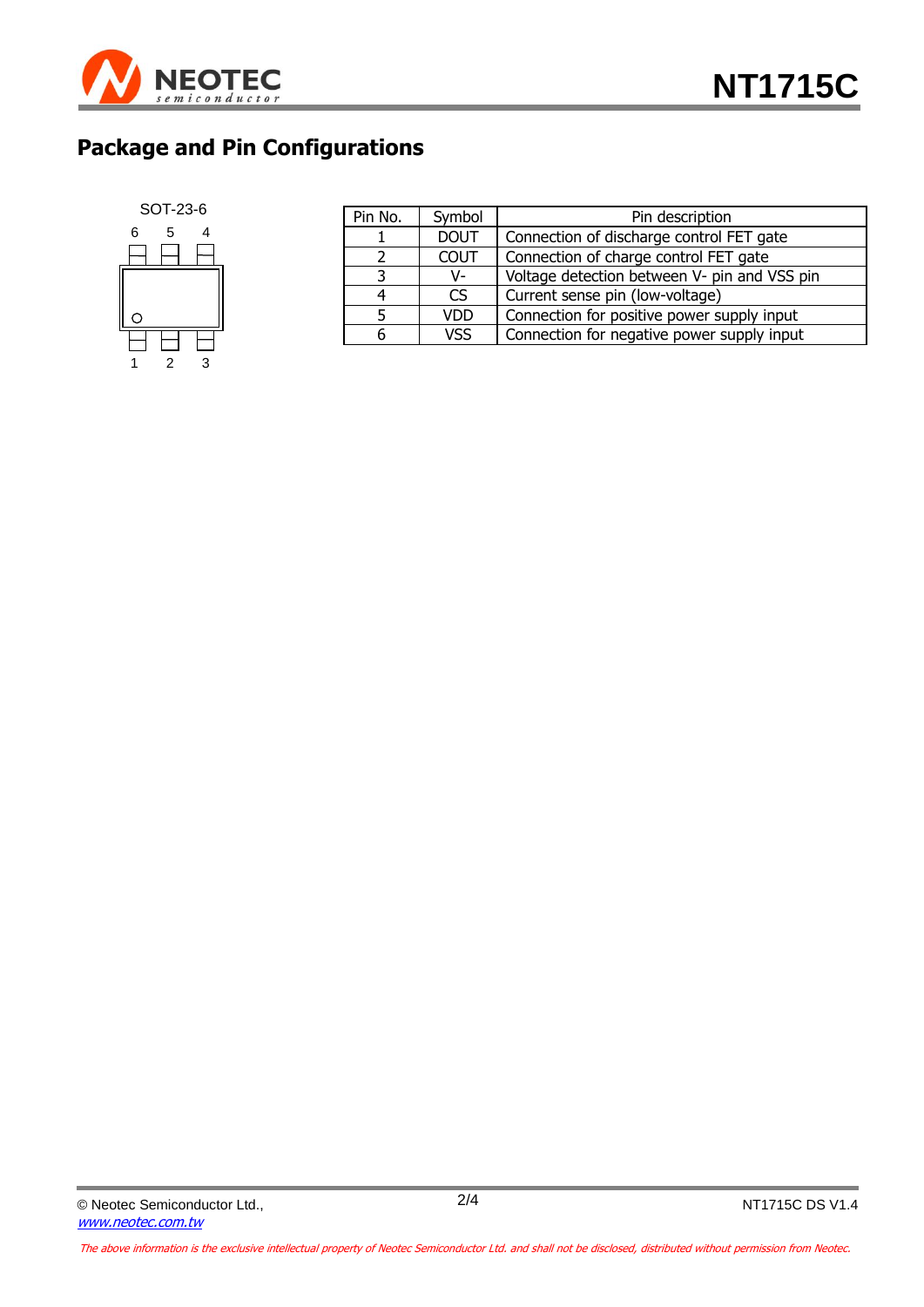

# **Functional Block Diagram**